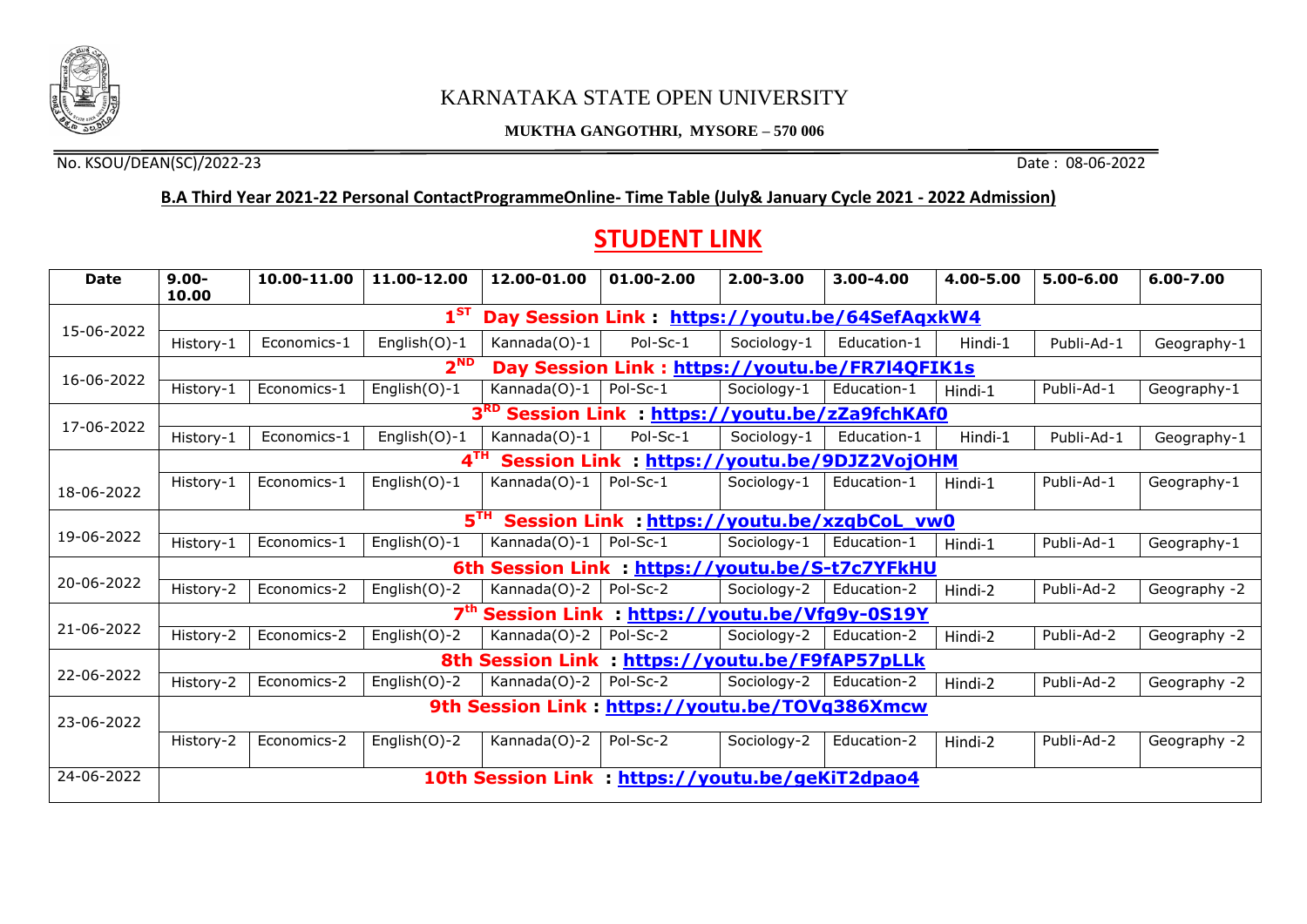|                  | History-2                                        | Economics-2                                      | English(O)-2     | Kannada(O)-2 | Pol-Sc-2                        | Sociology-2                   | Education-2 | Hindi-2              | Publi-Ad-2 | Geography -2 |  |  |
|------------------|--------------------------------------------------|--------------------------------------------------|------------------|--------------|---------------------------------|-------------------------------|-------------|----------------------|------------|--------------|--|--|
| 25-06-2022       | 11th Session Link : https://youtu.be/GGkoujtmLHE |                                                  |                  |              |                                 |                               |             |                      |            |              |  |  |
|                  |                                                  |                                                  |                  |              |                                 |                               |             |                      |            |              |  |  |
|                  | History-3                                        | Economics-3                                      | English $(0)-3$  | Kannada(O)-3 | Pol-Sc-3                        | Sociology-3                   | Education-3 | Hindi-3              | Publi-Ad-3 | Geography -3 |  |  |
| 26-06-2022       | 12th Session Link : https://youtu.be/XX02yZKYbdU |                                                  |                  |              |                                 |                               |             |                      |            |              |  |  |
|                  | History-3                                        | Economics-3                                      | English $(O)$ -3 | Kannada(O)-3 | Pol-Sc-3                        | Sociology-3                   | Education-3 | Hindi-3              | Publi-Ad-3 | Geography -3 |  |  |
| 27-06-2022       | 13th Session Link : https://youtu.be/lugwyVjbr0M |                                                  |                  |              |                                 |                               |             |                      |            |              |  |  |
|                  | History-3                                        | Economics-3                                      | English $(0)-3$  | Kannada(O)-3 | Pol-Sc-3                        | Sociology-3                   | Education-3 | Hindi-3              | Publi-Ad-3 | Geography -3 |  |  |
| 28-06-2022       | 14th Session Link : https://youtu.be/gVWHNzOH J8 |                                                  |                  |              |                                 |                               |             |                      |            |              |  |  |
|                  | History-3                                        | Economics-3                                      | English $(0)-3$  | Kannada(O)-3 | Pol-Sc-3                        | Sociology-3                   | Education-3 | Hindi-3              | Publi-Ad-3 | Geography -3 |  |  |
| 29-06-2022       | 15th Session Link : https://youtu.be/qJjDkO5j6Ak |                                                  |                  |              |                                 |                               |             |                      |            |              |  |  |
|                  | History-3                                        | Economics-3                                      | English(O)-3     | Kannada(O)-3 | Pol-Sc-3                        | Sociology-3                   | Education-3 | Hindi-3              | Publi-Ad-3 | Geography -3 |  |  |
| 30-06-2022       | 16th Session Link : https://voutu.be/c5k55M2mgH4 |                                                  |                  |              |                                 |                               |             |                      |            |              |  |  |
|                  | $Urdu(O)-1$                                      | Anthropology<br>$-1$                             | Psychology-1     | $Urdu(O)-2$  | Anthropology-<br>$\mathcal{P}$  | Psychology-<br>$\overline{2}$ | $Urdu(O)-3$ | Anthropolo<br>$gy-3$ |            |              |  |  |
| 01-07-2022       | 17th Session Link: https://voutu.be/08F5KVktMRY  |                                                  |                  |              |                                 |                               |             |                      |            |              |  |  |
|                  | $Urdu(O)-1$                                      | Anthropology<br>$-1$                             | Psychology-1     | $Urdu(O)-2$  | Anthropology-<br>2              | Psychology-<br>$\overline{2}$ | $Urdu(O)-3$ | Anthropolo<br>$gy-3$ |            |              |  |  |
| 02-07-2022       | 18th Session Link : https://youtu.be/gxSjRb-4vbY |                                                  |                  |              |                                 |                               |             |                      |            |              |  |  |
|                  | $Urdu(O)-1$                                      | Anthropology<br>-1                               | Psychology-1     | $Urdu(O)-2$  | Anthropology-<br>2              | Psychology-<br>$\overline{2}$ | $Urdu(O)-3$ | Anthropolo<br>$gy-3$ |            |              |  |  |
| $03 - 07 - 2022$ | 19th Session Link : https://youtu.be/650bEvugZJ8 |                                                  |                  |              |                                 |                               |             |                      |            |              |  |  |
|                  | $Urdu(O)-1$                                      | Anthropology<br>$-1$                             | Psychology-1     | $Urdu(O)-2$  | Anthropology-<br>$\overline{2}$ | Psychology-<br>2              | $Urdu(O)-3$ | Anthropolo<br>$gy-3$ |            |              |  |  |
| 04-07-2022       |                                                  | 20th Session Link : https://youtu.be/xymOh XO0Pg |                  |              |                                 |                               |             |                      |            |              |  |  |